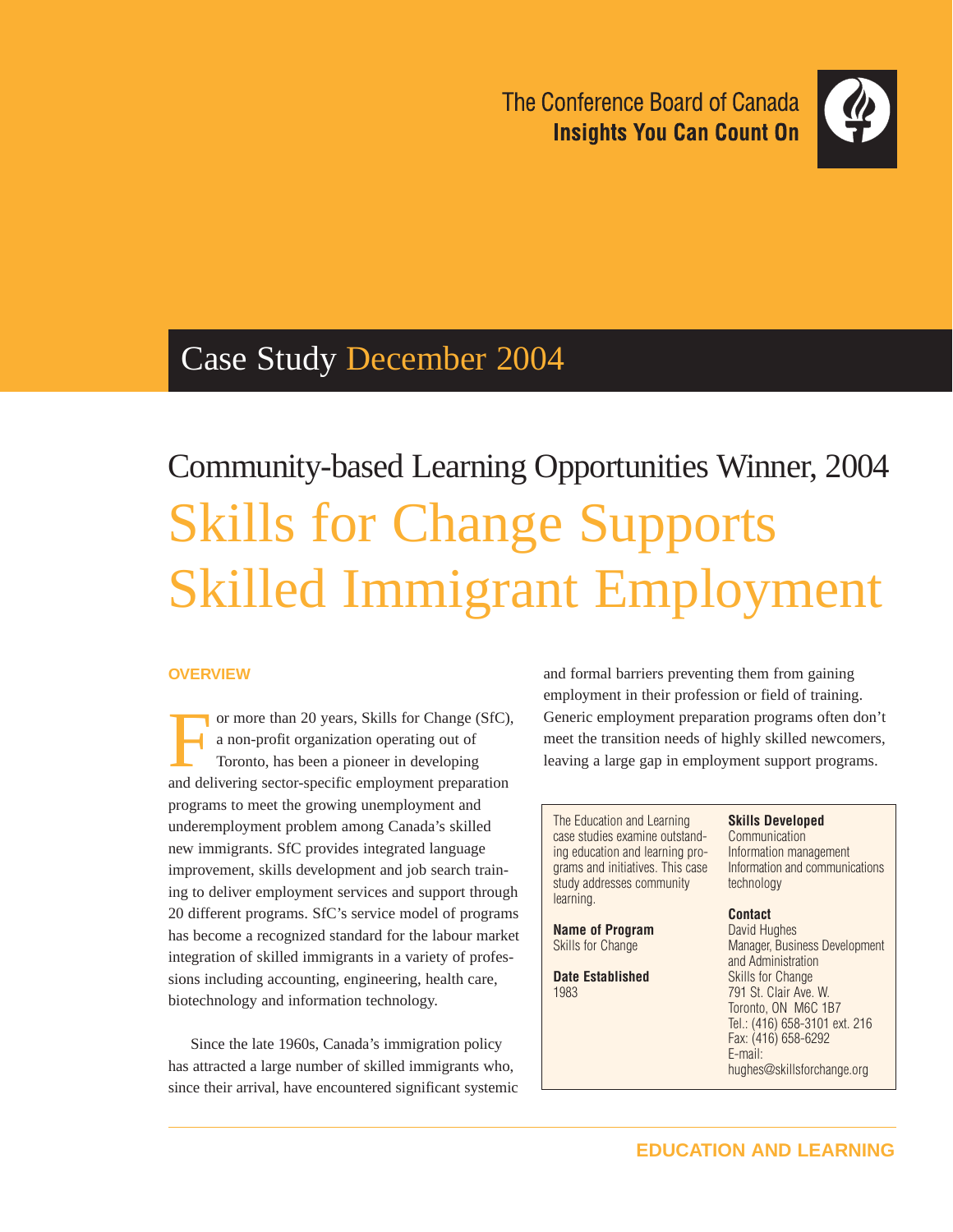SfC responded to the gap in the Greater Toronto Area (GTA) by developing employment services and supports for new immigrants with specific skill sets. Computer literacy and the use of technology are important building blocks in all SfC employment preparation programs. More than 10,000 clients from a broad range of immigrant and refugee communities in the GTA are served annually by the organization.

#### **OBJECTIVES**

The mission of Skills for Change is to provide immigrants and convention refugees with learning and training opportunities that will allow them to participate fully in the workplace and wider community. The specific objectives of the learning program model are to:

- Assist immigrants and refugees in finding employment in the accounting, engineering, health-care and information technology sectors;
- Develop immigrants' awareness of the Canadian labour market in the above sectors;
- Give participants the necessary job search skills to access and use available community resources;
- Offer job development support and employment counselling to secure paid employment or work experience placements;
- Assist clients in developing realistic career action plans; and
- Promote the unique value of sector-specific employment preparation programs.

#### **TARGET GROUPS**

The Skills for Change programs provide job search training and career preparation support to skilled immigrants and refugees in the GTA, with a specific focus on individuals with training and experience in the fields of accounting, engineering, health care and information technology.

#### **ACTIVITIES**

The first Skills for Change training and mentoring program, developed in partnership with Digital Equipment in 1993, targeted skilled immigrants with a background in engineering. Since then, SfC has collaborated with a

variety of partners to launch a progression of successful programs including the Sector Terminology, Information and Counselling Program (STIC); Mentoring for Employment (MEP); work experience placements; and the Ontario Network for Internationally trained Professionals (ONIP) website which provides online networking and assistance with labour market integration <www.onip.ca>.

The Sector Terminology, Information and Counselling Program (STIC) was developed by Skills for Change in partnership with the Access to Professions and Trades Unit of the Ontario Ministry of Training, Colleges and Universities to address the specific employment issues of skilled immigrants. STIC is a six-to twelve-week full-time employment preparation program that focuses on providing skilled newcomers with information about professional licensing requirements, orientation to their specific labour market, language and terminology training, and job search and counselling support. STIC is funded by Human Resources and Skills Development Canada and relies on its strong partnerships with the Certified General Accountants of Ontario, Professional Engineers of Ontario, the Institute of Chartered Accountants of Ontario, Certified Management Accountants of Ontario, the Coalition for Access to Professional Engineering, and the Ontario Association of Certified Engineers, Technicians and Technologists.

The Mentoring for Employment Program (MEP) is a three-way partnership between SfC, internationally trained newcomers, and professionals working in the Greater Toronto industrial and corporate sectors who volunteer their time to mentor newcomers. The program provides the structure and resources for the recruitment, screening, training and support of mentor relationships, which can last up to six months. Matches are occupation-specific, cross-cultural, and based on the experience and expertise of both the client and the mentor. The mentors guide and support the newcomers in their search for suitable employment by providing relevant information and networking contacts. Mentoring provides professional development and volunteer opportunities for mentors, in addition to experience working with diverse groups.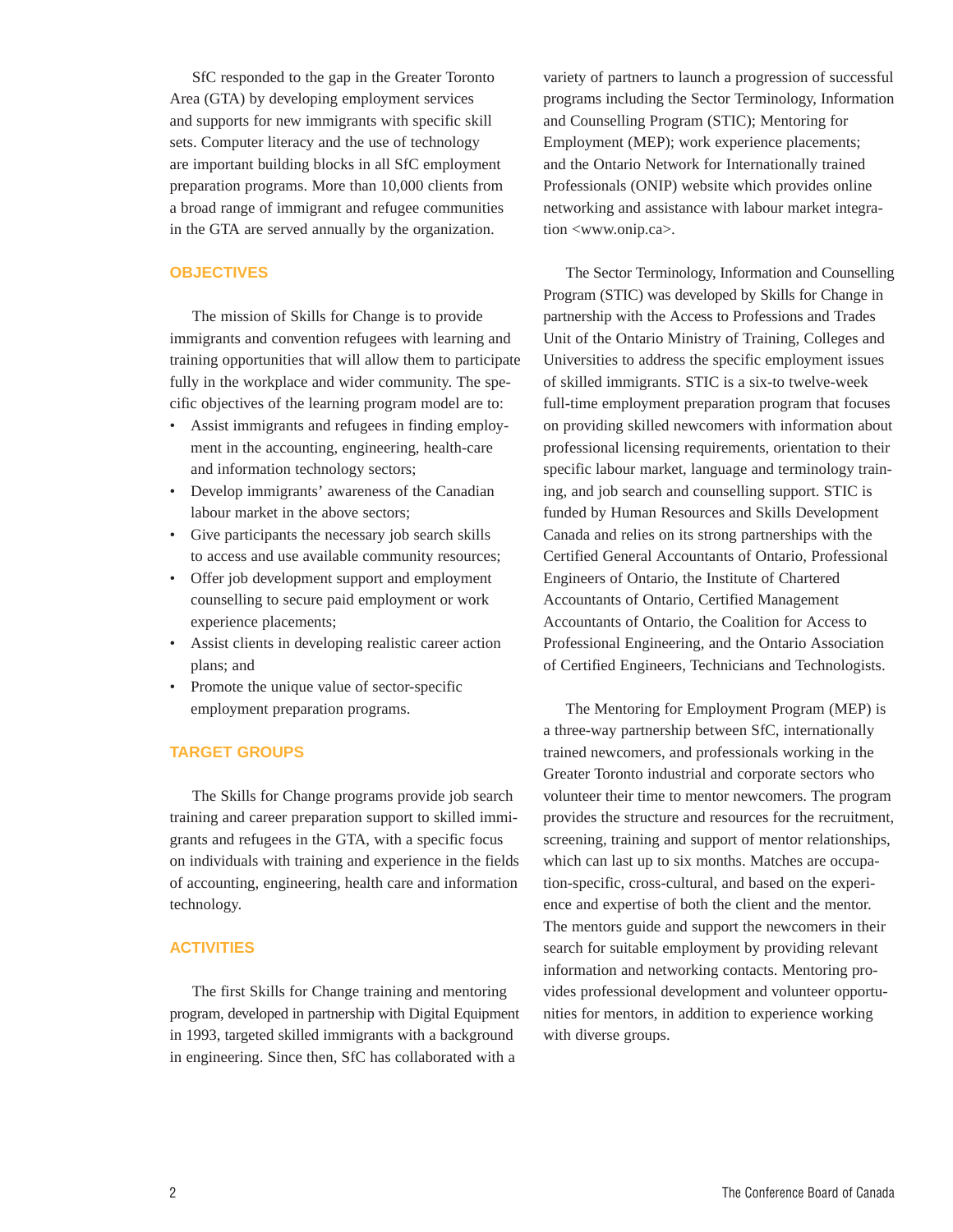All applicants for SfC programs and services are assessed to determine program eligibility, language and skill levels, and educational and occupational experience. Computer-based assessment and testing is done for keyboarding skills and competence in software applications.

Language training has been a core program at Skills for Change since the agency delivered its first program. An eligibility prerequisite for the STIC program is an intermediate level of English (measured using the Canadian Language Benchmark System). If a potential client's English language skills are insufficient for enrollment in the STIC program, they are offered an opportunity to enroll in a SfC language program. English as a Second Language courses and basic business office skills, such as accounting and word processing, are offered in partnership with local school boards.

#### **RESOURCES**

Skills for Change developed its first mentoring and skills training program for engineers in partnership with Digital Equipment Canada. The model evolved, and in 1997 SfC brokered a new partnership with the Access to Professions Unit of the Ontario Ministry of Training, Colleges and Universities to develop and deliver the STIC pilot program with funding from Human Resources Development Canada. Since its inception, local school boards have acted as service delivery partners, providing instructors for the occupational terminology and accountancy training components of the program.

In 2003, the Access to Professions and Trades Unit granted funding to the provincial Job Connect Program to adapt and include the STIC curriculum in their existing services. In 2004, SfC received a second grant from the Access to Professions and Trades Unit to provide a bridging program, based on the STIC model, to enhance access to the trades.

Skills for Change uses information and communications technology to enhance the delivery and effectiveness of its programs. Its training facility has seven computer labs and nine classrooms for program delivery, as well as a job search centre equipped with more than 150 personal computers. Clients have access to the Internet, computer skills upgrading, software applications specific to employment preparation, online resume posting, online employment resources, online discussion groups and workshops.

#### **INNOVATIONS**

Canada accepts more than 200,000 newcomers annually, with over 50 per cent settling in Ontario, of which 80 per cent settle in the GTA. Since the late 1960s, federal immigration selection criteria have favoured highly skilled immigrants who were seen as being able to make an immediate economic contribution. In response to a growing need, Skills for Change developed and created a sector-specific employment preparation program for the GTA, geared towards accommodating highly skilled and educated immigrant professionals.

Adaptations of the Skills for Change program model have been widely sought and used by other agencies and educational institutions:

- An adaptation of the STIC curriculum has been integrated into the existing services of the provincial Job Connect Program.
- SfC has worked with other community agencies that provide employment preparation services, such as COSTI - IIAS Immigrant Services, playing a consultative role in implementing sector-specific programs.
- SfC has provided consulting services to the Mentoring Program at Ryerson University for the past two years and completed a number of "train the trainer" initiatives for mentoring across Ontario.

#### **BARRIERS**

Since federal immigration policies are not clearly aligned with the provincial regulation of professions and trades, new skilled immigrants to Canada face unexpected barriers to continuing their professional careers. Until the early 1990s, new immigrants were referred to generic "one-size-fits-all" employment preparation programs operated by community agencies. While these programs were offered with good intentions, it was clear that they were not able to meet the employment needs of the increasing number of highly skilled immigrants. The result was either underemployment or unemployment—a social and economic cost that has been difficult for individuals, communities and the country to bear.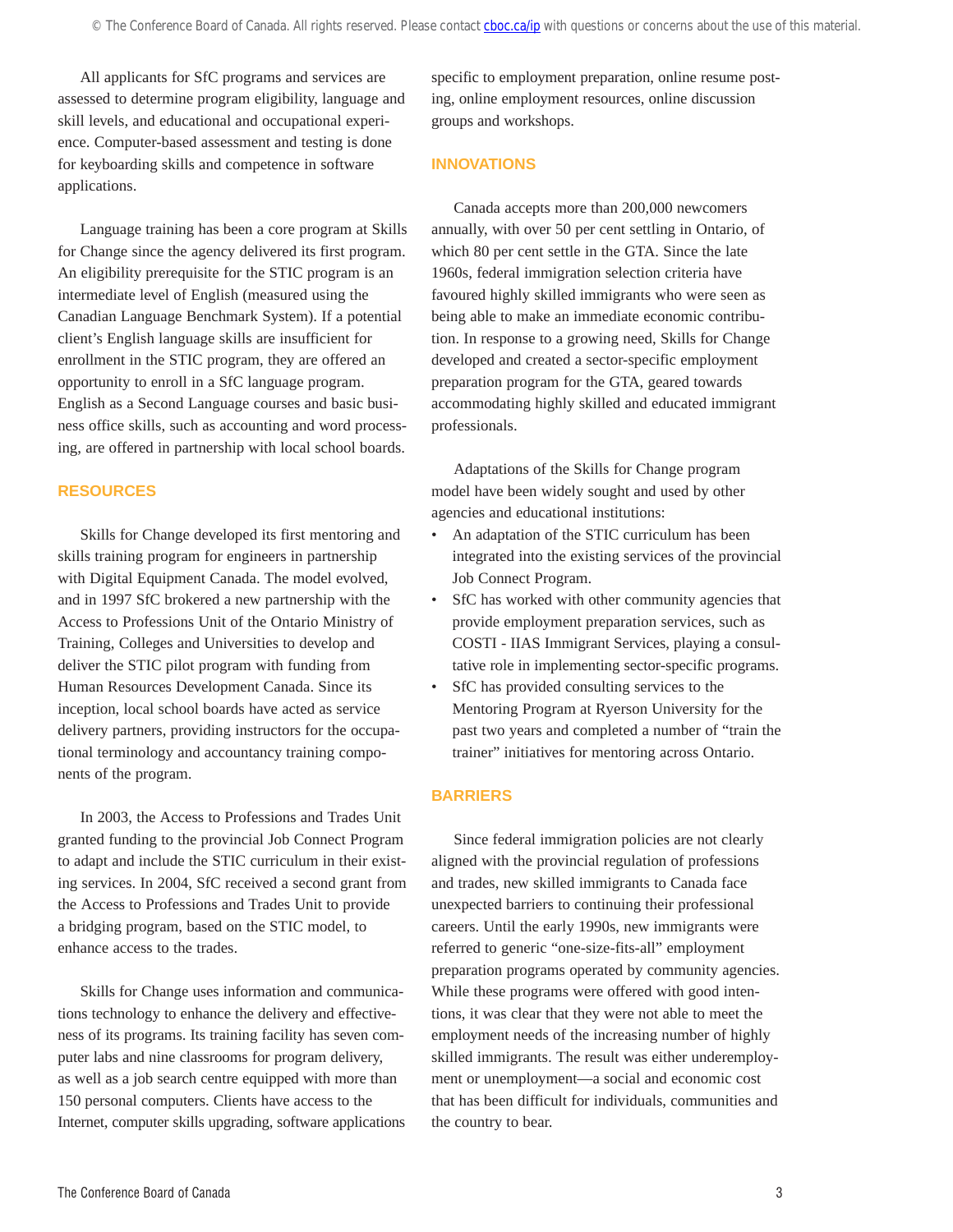#### **SOLUTIONS/KEYS TO SUCCESS**

In response to a real need to help newcomers to Canada integrate themselves into the labour market, Skills for Change offers programs that ease the transition. Programs geared toward sector-specific professions provide training and advice on a variety of employment preparation issues, ranging from keyboarding and computerized accounting to licensing requirements and job searching. The target clients, made up of immigrants and refugees, gain access to the information and resources needed to prepare them for a career in their field of training. They also develop sensitivity and awareness as they learn about Canadian culture from their mentors.

SfC takes a proactive approach to meeting the needs of skilled immigrants and refugees and to partnering with organizations and companies who can support and benefit from their skills. They are always seeking out new partners and funders for potential program expansion. The sheer number of skilled immigrants who settle in the GTA ensures a sustainable high volume of potential clients (for SfC) and potential employees (for Canadian businesses and organizations).

#### **OUTCOMES**

Skills for Change's continuum of sector-specific employment programs has served more than 1,600 clients since 1993, with more than 65 per cent finding employment in their profession within three months of completing the program. The STIC program graduates more than 360 clients annually, and more than 120 clients are placed each year with mentors in the fields of accounting, engineering and biotechnology. ONIP online events for career practitioners have resulted in an active and dedicated audience of over 90 service providers from all over Ontario. ONIP online reaches an estimated audience of 6,000 clients each year, including individuals who have graduated from the STIC programs, as well as skilled professionals from around the world who are considering immigration to Canada and who need sector-specific employment information.

#### **IMPACTS AND BENEFITS**

The sector-specific employment preparation model pioneered by Skills for Change, benefits new immigrants, their families and communities, prospective employers and the Canadian economy. It helps immigrants gain full employment in their field of training and expedites the transition to full participation in Canadian society. Meaningful employment allows new immigrants to become active, contributing community members, shifting the focus from social and economic support to social and economic benefit. They enhance Canada's multicultural mosaic and have the opportunity to engage in civic endeavours such as volunteerism. Many program graduates return to Skills for Change to act as mentors to newcomers.

The Skills for Change programs provide specific benefits to individual clients, to their professions and employers, and to Canada and the economy. These include:

- Achieving job satisfaction by working in their field of expertise and contributing to personal and family well-being;
- Bringing an international perspective to their professions;
- Contributing innovative ideas to their workplaces and communities;
- Addressing the current and looming skills shortage due to an aging population and declining birth rate;
- Taking full advantage of human capital brought to the country and economy by skilled immigrants; and
- Demonstrating that Canada gives equal opportunity to all citizens and embraces cultural diversity.

#### **USE AS A MODEL**

Since its inception 10 years ago, the sector-specific mentoring employment preparation model has evolved in response to the changing needs of both the economy and the skilled immigrant population. The model has been highly successful in supporting internationally trained professionals to secure employment in their professional fields, and has served as the basis for a number of new initiatives. Its versatility and effectiveness allow it to be applied to any profession for the successful labour market integration of new immigrants.